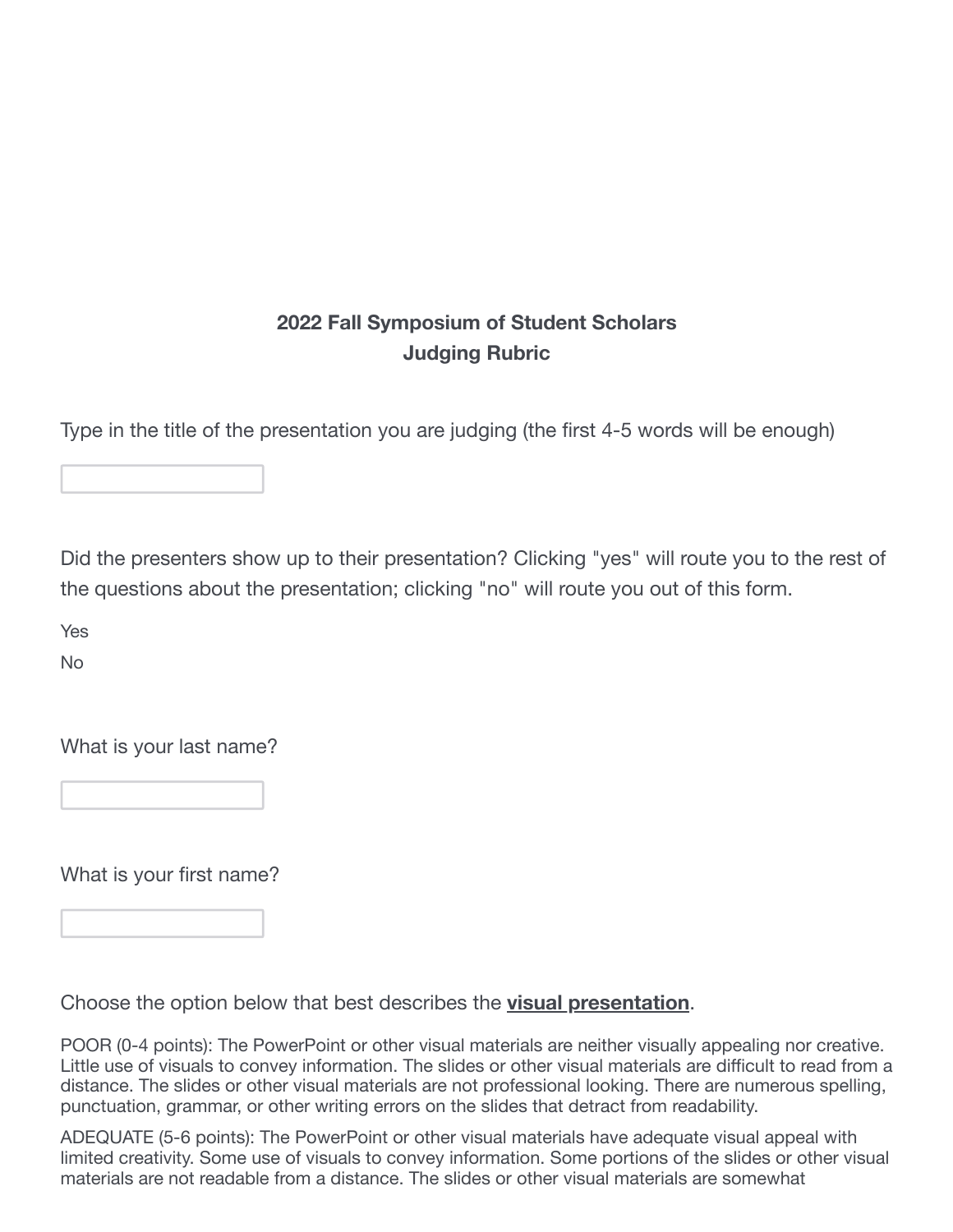professional looking. There are many spelling, punctuation, grammar, or other writing errors on the slides.

GOOD (7-8 points): The PowerPoint or other visual materials have good visual appeal, shows some creativity. Good use of visuals to enhance the information. The slides or other visual materials are readable from a distance. The slides or other visual materials are professional looking. There are few spelling, punctuation, grammar, or other writing errors on the slides.

EXCELLENT (9-10 points): The PowerPoint or other visual materials have excellent visual appeal, shows creativity. Excellent use of visuals to enhance the information. The slides or other visual materials are easily readable from a distance. The slides or other visual materials are very professional looking. There are no spelling, punctuation, grammar, or other writing errors on the slides.

Below please indicate your final score for the visual presentation on a scale from 0 (poor) to 10 (excellent).

Not applicable - there were no visuals

Choose the option below that best describes the **content**.

POOR (0-4 points): The content is poor; the project seems to represent a poor, low-quality research project.

ADEQUATE (5-6 points): The content is adequate; the project seems to represent an adequate research project.

GOOD (7-8 points): The content is good; the project seems to represent a good, quality research project.

EXCELLENT (9-10 points): The content is excellent; the project seems to represent an innovative, highquality research project.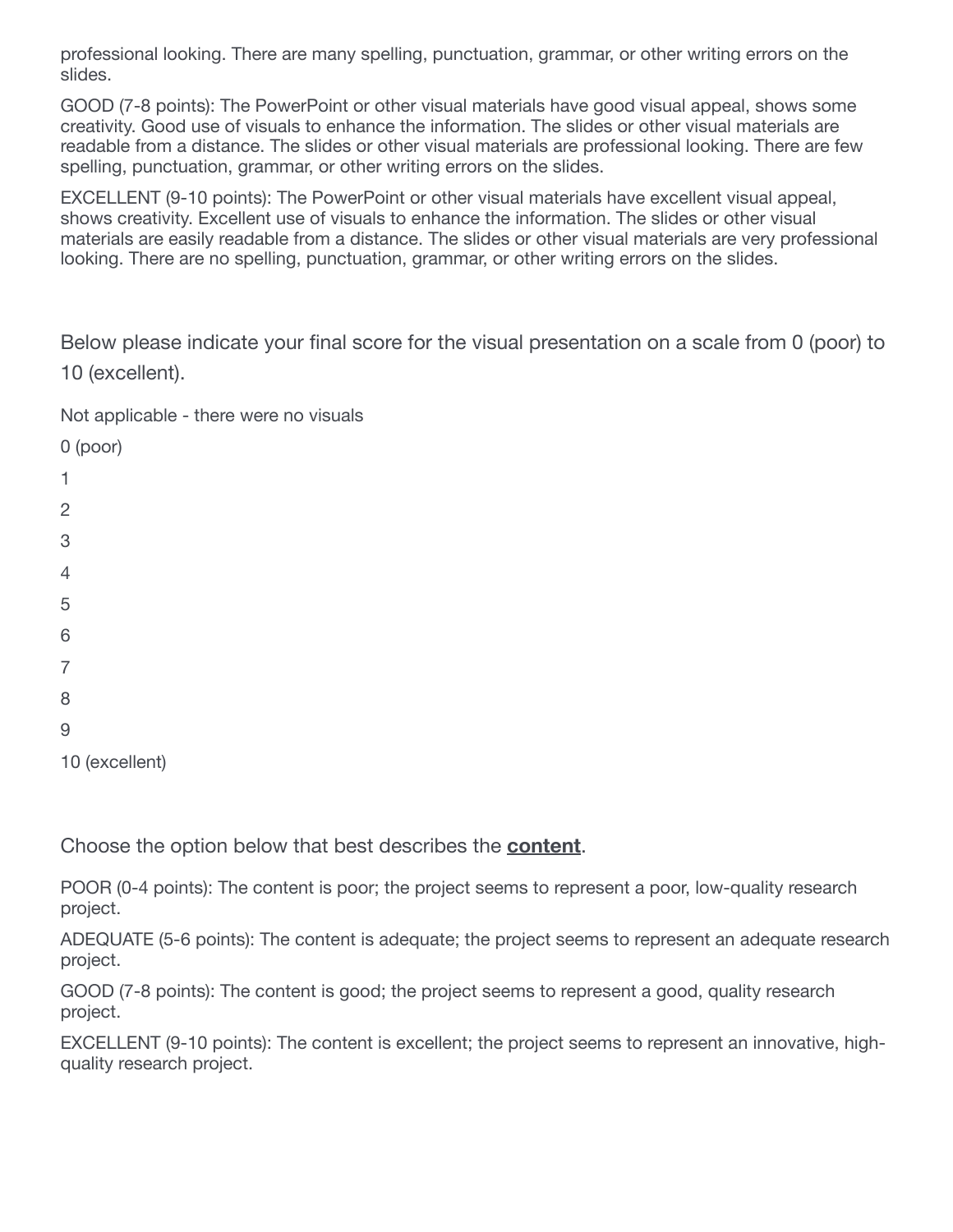Below please indicate your final score for the content on a scale from 0 (poor) to 10 (excellent).

0 (poor)

Choose the option below that best describes the **oral presentation/delivery**.

POOR (0-4 points): Speaker does not provide a clear synopsis of the project. The synopsis is very long or very short. Delivery is unclear and unprofessional; excessive use of filler words such as "like," "um," etc.

ADEQUATE (5-6 points): Speaker gives an adequate synopsis of the project. The synopsis is a little too long or a little too short. Delivery is somewhat unclear and unprofessional; some use of filler words such as "like," "um," etc.

GOOD (7-8 points): Speaker gives a good synopsis of the project. The synopsis is about the right length. Delivery is clear and professional; avoids excessive use of filler words such as "like," "um," etc.

EXCELLENT (9-10 points): Speaker gives an excellent synopsis of the project. The synopsis is neither too long nor too short. Delivery is clear and professional; avoids use of filler words such as "like," "um," etc.

Below please indicate your final score for the oral delivery on a scale from 0 (poor) to 10 (excellent).

- 0 (poor) 1 2 3 4 5
- 6